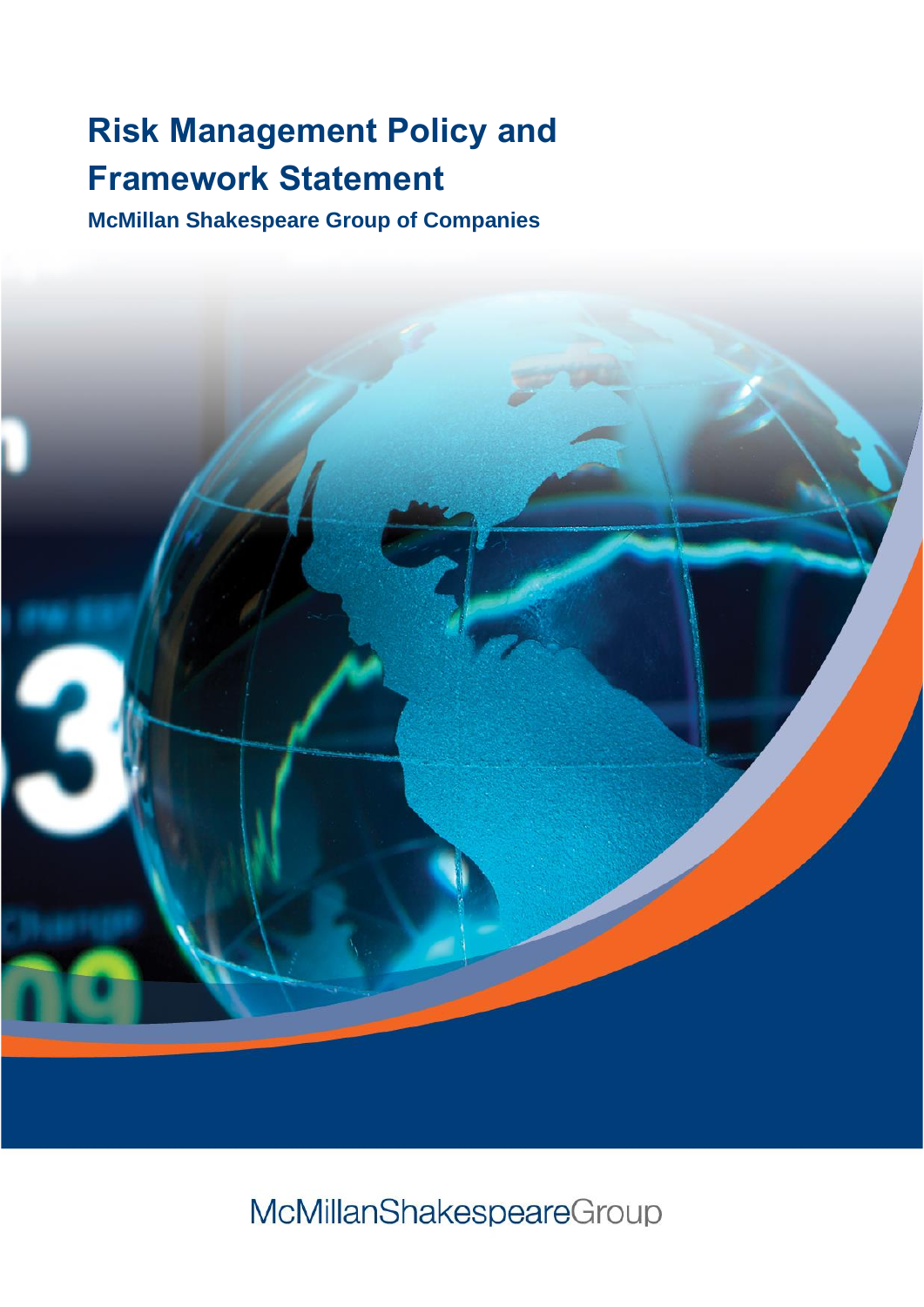| Document Owner         | Group Chief Financial Officer / Chief Risk Officer |
|------------------------|----------------------------------------------------|
| <b>Version Control</b> | Version 6.2 - May 2022                             |
| Approved by the Board  | 24 May 2022                                        |

# **Background**

McMillan Shakespeare Limited (**MMS**) has a responsibility to appropriately manage the risks MMS faces in its business. Effective risk management is required in order to achieve its business objectives. This is not only for the sake of its customers, shareholders, and employees, but also to meet its responsibilities as the holder of a Financial Services and Credit Licence and as a company listed on the Australian Securities Exchange.

# **Responsibilities of the Board**

This risk management policy and framework has been approved by the Board of MMS and applies to all entities within the MMS Group. The Board of MMS is responsible for establishing the risk appetite for MMS and approving its risk management policy and framework. Given the nature and size of MMSG's operations the Board has established the Audit, Risk and Compliance Committee to oversee risk management. Risk management remains a direct responsibility of the full Board.

# **Audit, Risk and Compliance Committee (ARCC)**

The ARCC reviews and assesses the ongoing activities of MMSG and the effectiveness of its risk management framework, policy, and procedures on an ongoing basis, and provides a formal report to the Board. It is assisted in these activities by reports from the Risk and Compliance Committees.

#### **Membership**

The ARCC solely consists of non-executive Directors with a majority being independent directors and is chaired by an independent non-executive Director. The ARCC usually meets eight times a year. The remaining non-executive and executive Directors normally attend the meeting of the Committee as observers.

#### **MMS Risk and Compliance Committee (RCC)**

The MMS RCC is a management committee that has responsibility for actively managing the risks facing MMSG, including reviewing on a monthly basis (except January of each year) the key risks and any relevant mitigation measures.

In relation to financial reports, the Board receives a written statement, signed by the Chief Executive Officer (**CEO**) and the Chief Financial Officer (**CFO**), confirming that MMSG's financial reports give a true and fair view, in all material respects, of MMSG's financial position and comply in all material respects with relevant accounting standards. This statement also confirms that MMSG's financial reports are founded on a sound system of risk management and internal controls and that the system is operating effectively in relation to financial reporting risks.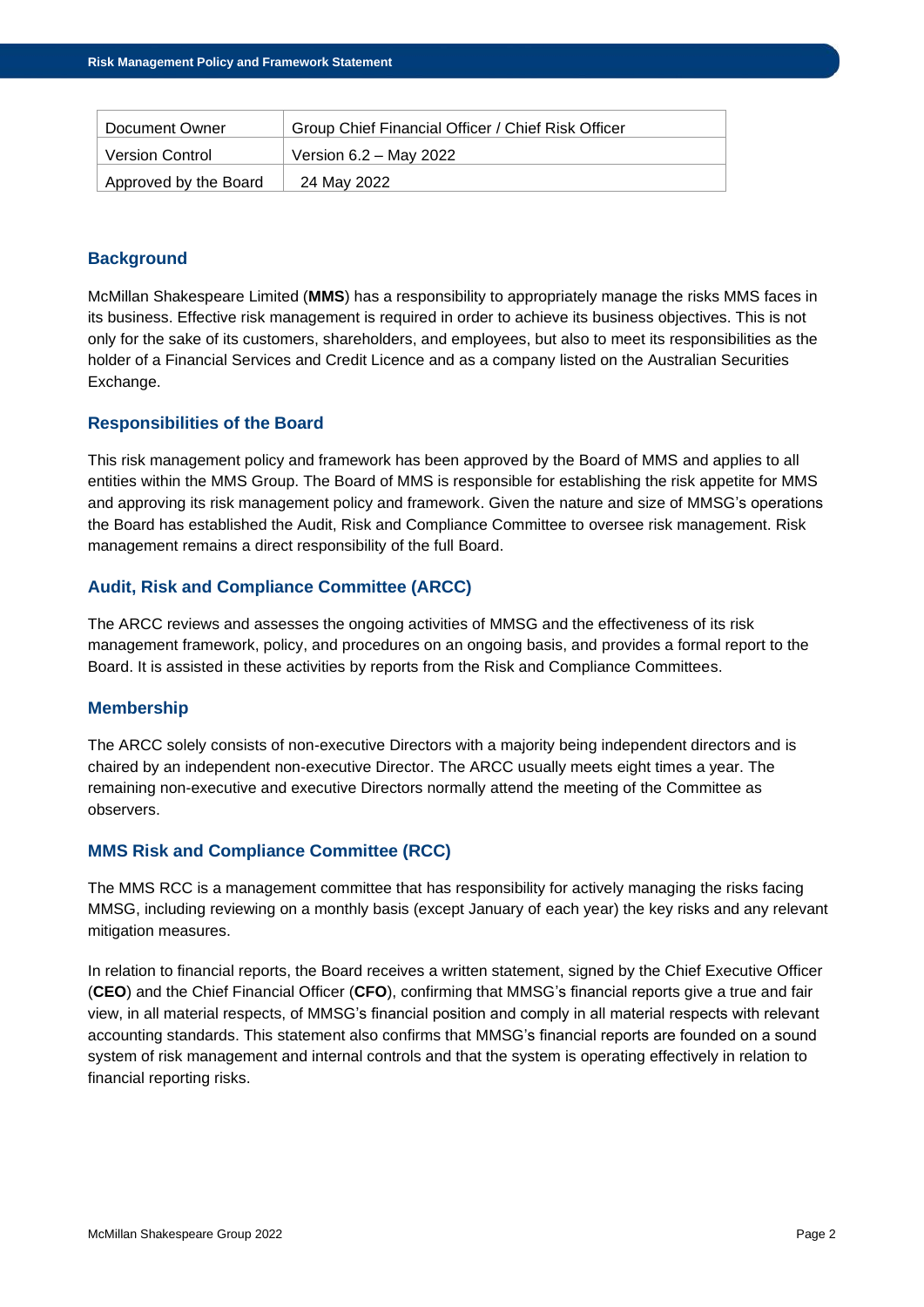#### **Membership**

The MMSG RCC consists of the MMSG Chief Executive Officer (**CEO**), MMSG Chief Financial Officer (**CFO**), relevant MMS Senior Executives, the Group Risk Manager (**GRM**) and the Group General Counsel (**GGC**).

## **Warehouse Risk and Compliance Committee (WRCC)**

The WRCC is a management committee that has responsibility for actively managing the Warehouse's Credit Licence risks. The WRCC meets every month (except January) to review and consider material risk and compliance matters regulated by the Warehouse ACL (excluding Credit & Treasury risks which are managed by the Credit and Treasury Committees).

## **Membership**

The WRCC consists of the MMSG CFO, relevant MMS Senior Executives, Group Treasurer & Credit Manager, Manager Onboard Finance, Credit Manager, Team Manager - Onboard Finance, GGC, GRM and the Compliance Monitoring Manager.

# **The UK Risk and Compliance Committee (UKRCC)**

The UKRCC is a management committee that has responsibility for monitoring and managing material risk and compliance matters for the UK entities.

## **Membership**

The UK Risk and Compliance Committee membership consists of relevant members of the UK Senior Executive team (Managing Director Asset Finance, Group Finance Director and Managing Director CLM, UK Risk and Compliance Manager), the MMSG CEO, Group Manager Finance UK and Financial Reporting and MMS risk and compliance staff.

#### **Management of Specific Risk Areas**

MMSG considers that particular risks may require more detailed and close management, in particular, Credit Risk, Treasury Risk and Residual Value Risk. As a result, separate policies have been approved for the management of Credit Risk, Treasury Risk, and Residual Value Risk. Under each of these policies, the relevant risk has been defined, responsibility for managing the risk has been allocated and appropriate committees and reporting structures have been adopted to appropriately manage these specific risks.

The successful management of IT projects and the associated resource allocation is essential to the operational performance and competitive position of MMSG. The Program Governance Committee has been established to provide oversight of and guidance to MMSG's Project Management Office which is charged with the day to day management of these issues.

#### **Responsibilities of Senior Executive and Management of MMS**

Each Senior Executive is responsible for managing risks within their area of responsibility, including identification of risks, implementation of appropriate management measures including mitigation plans and processes where appropriate, and reporting and escalating any matters to the ARCC or Board via the UKRCC, WRCC, RCC, Credit Committee, Interest Committee, Residual Value Committee, or the Program Governance Committee, as the case may be. Senior Management or Senior Executives refers to the direct reports of the CEO and members of the MMS Group Executive.